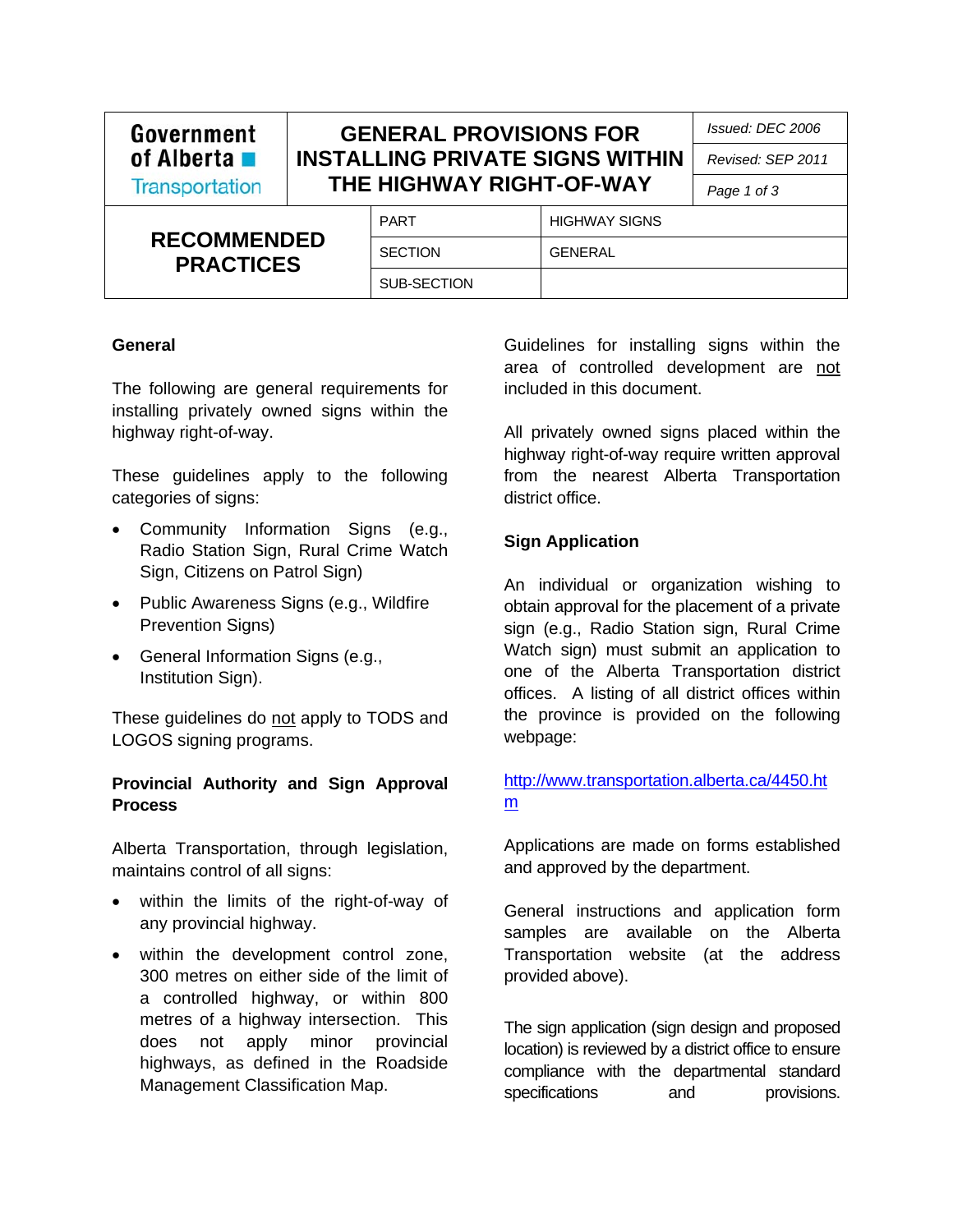# Government of Alberta  $\blacksquare$ **Transportation**

**GENERAL PROVISIONS FOR INSTALLING PRIVATE SIGNS WITHIN THE HIGHWAY RIGHT OF WAY**

*Issued: DEC 2006* 

*Revised: SEP 2011* 

*Page 2 of 3* 

The Standard Specifications for Highway Construction, including:

- Section 5.18 Supply of Permanent Highway Signs, Posts, and Bases.
- Section 7.7- Permanent Highway Signing.

are available from the Alberta Transportation website at the following address:

http://www.transportation.alberta.ca/705.htm

#### **Sign Approval**

After reviewing a sign application, a district office may issue a Letter of Approval.

A Letter of Approval is a document that binds the sign proponent and the Department through mutual agreement for the use and placement of a sign.

The document includes conditions that must be met before a sign can be installed on a highway and requirements for the installation and maintenance of the sign.

#### **Installation and Maintenance**

The sign applicant can choose one of the following two methods to handle the fabrication and delivery of signs:

Managed by a private contractor.

The sign applicant is responsible for arranging with a private contractor to fabricate signs in accordance with the

provincial sign standards and specifications. Signs are delivered for installation to a location specified by the applicable department maintenance contractor.

 Managed by the applicable department maintenance contractor. The department maintenance contractor arranges for the fabrication and delivery of signs within the highway right-of-way.

All signs, including those delivered by a private contractor, must be installed by the applicable department maintenance contractor. This practice guarantees compliance with the department installation requirements and ensures that traffic accommodation procedures are followed.

The sign applicant will normally be responsible for any subsequent replacement of signs and supporting structures, as well as any sign repairs, with the option of using either a private contractor or the department maintenance contractor to complete the required maintenance activities.

All costs associated with fabricating, installing and maintaining signs will normally be the responsibility of the sign applicant.

The department monitors signs within the highway right-of-way to ensure the safety of motorists and provision of an aesthetically pleasant environment.